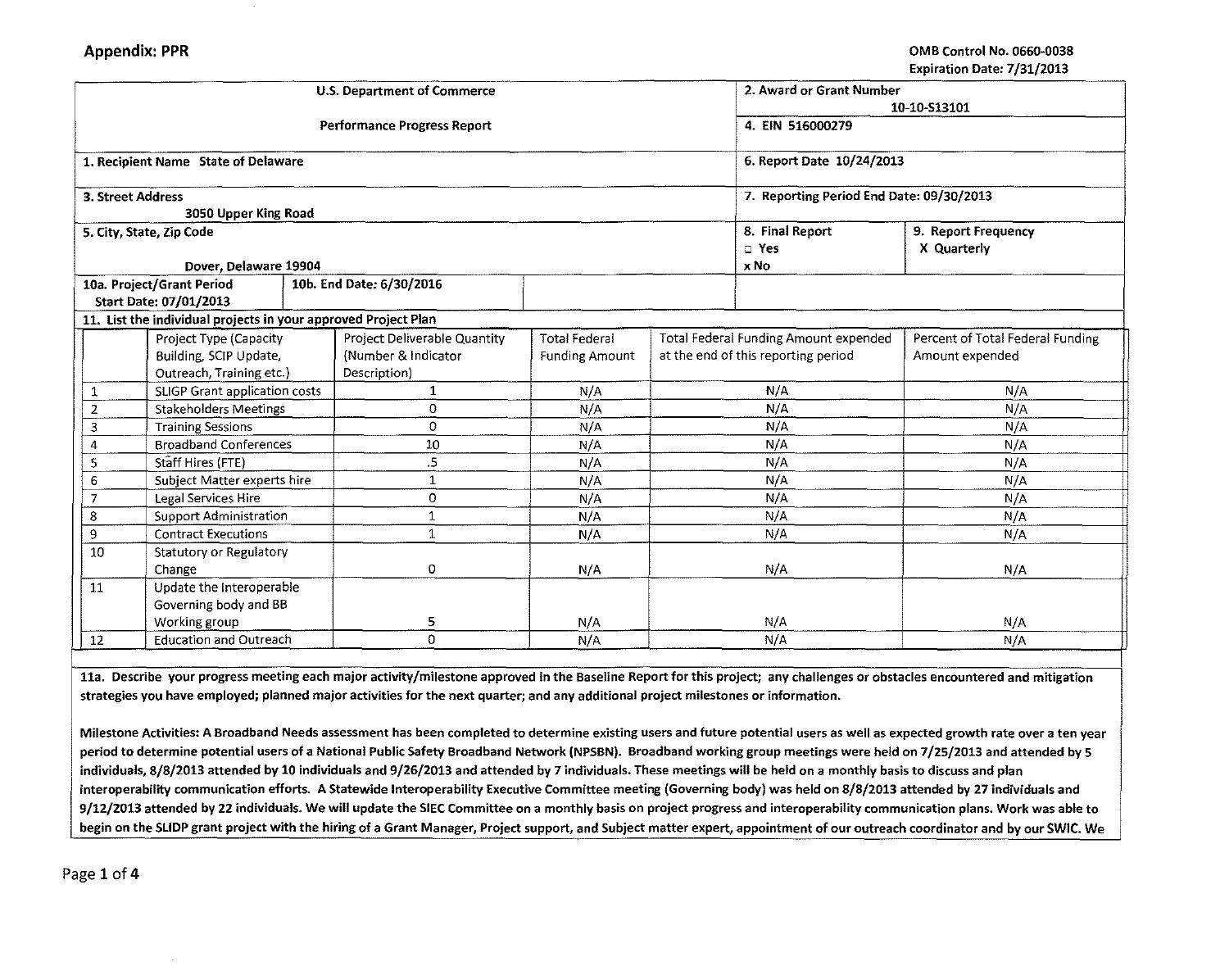will be hosting a Broadband Workshop next quarter to discuss Delaware's Broadband Plan for First Responders.

11b. If the project team anticipates requesting any changes to the approved Baseline Report in the next quarter, describe those below. Note that any substantive changes to the Baseline Report must be approved by the Department of Commerce before implementation.

The State of Delaware is going to migrate 3 positions into one. The Grant Manager, Broadband SME, Support Admin will be handled by one individual via RCC Consulting.

11c. Provide any other information that would be useful to NTIA as it assesses this project's progress. We anticipate being able to begin to develop our Website beginning next Quarter.

lld. Describe any success stories or best practices you have identified. Please be as specific as possible.

We have been able to complete our Broadband needs assessment, setup our BB working group and conduct meetings, hire fulltime Grants Manager, Support and Subject matter experts.

12. Personnel

12a. If the project is not fully staffed, describe how any lack of staffing may impact the project's time line and when the project will be fully staffed.

We are fully staffed with the exception of legal expertise, this will be utilized on a as need basis.

12b. Staffing Table

| <b>Job Title</b>               |     | Project(s) Assigned                                                      | Change                  |
|--------------------------------|-----|--------------------------------------------------------------------------|-------------------------|
| SWIC                           | .30 | Provide oversight of all SLIGP activities !                              | Started work on SLIGP   |
| Deputy Director Communications | .10 | Assist the SWIC with SLIGP activities                                    | - Started work on SLIGP |
| Out Reach coordinator          | .10 | - Prepare and distribute educational materials conduct outreach meetings | Started work on SLIGP   |

Add Row | Remove Row

## 13. Subcontracts {Vendors and/or Sub recipients)

13a. Subcontracts Table -Include all subcontractors. The totals from this table must equal the "Subcontracts Total" in Question 14f.

| Name | Subcontract Purpose | Type             | RFP/RFQ | Contract | <b>Start Date</b> | End Date | Total     | Total Matching         | Project and % Assigned |
|------|---------------------|------------------|---------|----------|-------------------|----------|-----------|------------------------|------------------------|
|      |                     | (Vendor/Subrec.) | lssued  | Executed |                   |          | Federa.   | <b>Funds Allocated</b> |                        |
|      |                     |                  | (Y/N)   | (Y/N)    |                   |          | Funds     |                        |                        |
|      |                     |                  |         |          |                   |          | Allocated |                        |                        |

Page 2 of 4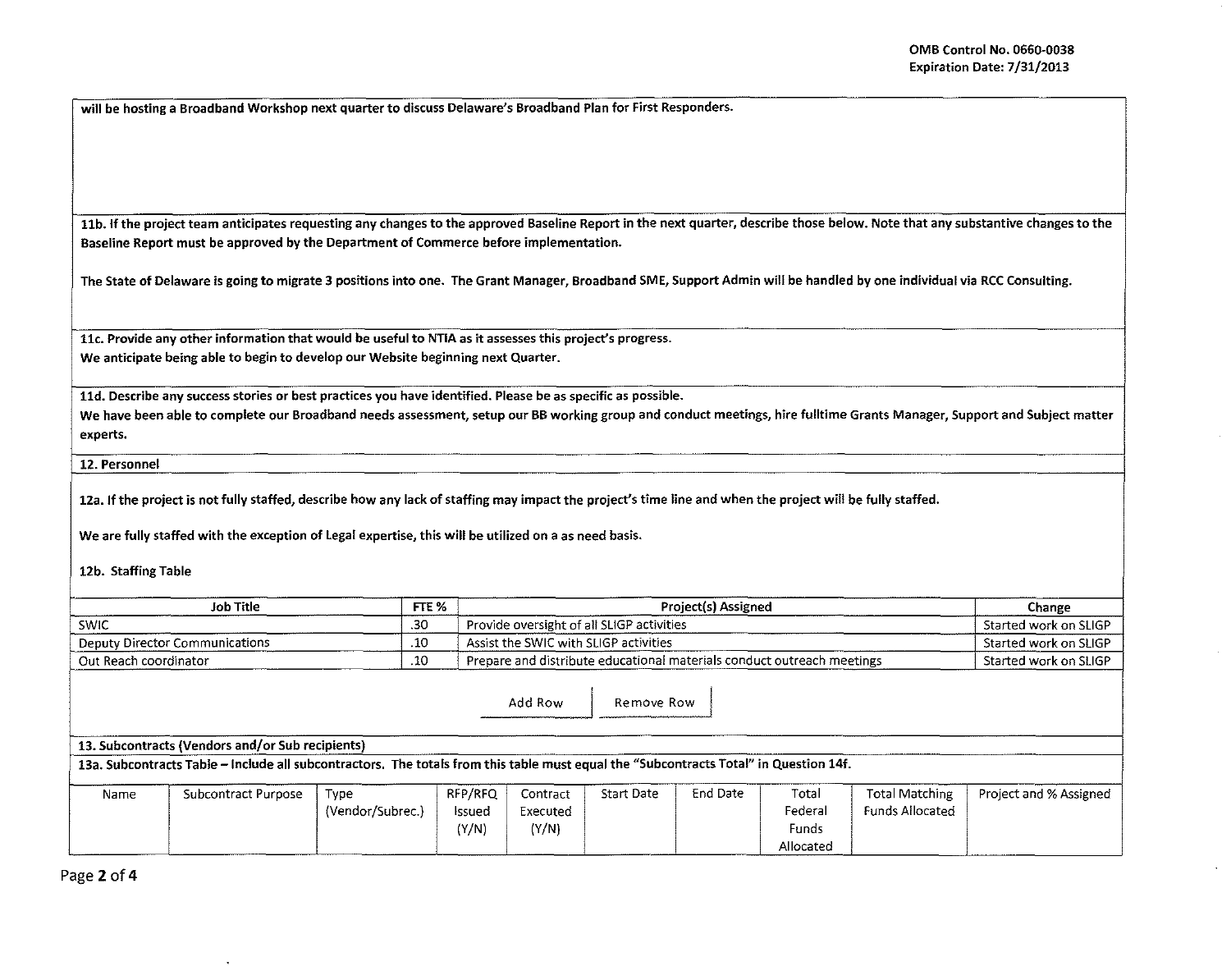$\mathcal{A}=\mathcal{A}$  .

| <b>RCC</b>                            |                       |                        |                                                                                                               |                          |                           |                                                 |            |                                |     |                          |  |
|---------------------------------------|-----------------------|------------------------|---------------------------------------------------------------------------------------------------------------|--------------------------|---------------------------|-------------------------------------------------|------------|--------------------------------|-----|--------------------------|--|
| Consultants                           | <b>Grant Manager</b>  |                        | Vendor                                                                                                        | N                        | y.                        | 9/9/2013                                        | 6/30/216   | \$180,000.00                   | \$0 | N/A                      |  |
|                                       |                       |                        |                                                                                                               |                          |                           |                                                 |            |                                |     |                          |  |
| <b>RCC</b>                            |                       |                        |                                                                                                               |                          |                           |                                                 |            |                                |     |                          |  |
| Consultants                           | Subject Matter Expert |                        | Vendor                                                                                                        | N                        | Y                         | 9/9/2013                                        | 6/30/2016  | \$90,000.00                    | \$0 | N/A                      |  |
|                                       |                       |                        |                                                                                                               |                          |                           |                                                 |            |                                |     |                          |  |
| RCC                                   | Administration        |                        |                                                                                                               |                          |                           |                                                 |            |                                |     |                          |  |
| Consultants                           | Support               |                        | Vendor                                                                                                        | N                        | Y                         | 9/9/2013                                        | 6/30/2016  | \$120,000.00                   | \$0 | N/A                      |  |
|                                       |                       |                        |                                                                                                               |                          |                           |                                                 |            |                                |     |                          |  |
| TBD                                   | Website Development   |                        | Vendor                                                                                                        | N                        | $\mathsf{N}$              | TBD                                             | <b>TBD</b> | S41,040.00                     | S0  | N/A                      |  |
|                                       |                       |                        |                                                                                                               |                          |                           |                                                 |            |                                |     |                          |  |
| <b>TBD</b>                            | Legal assistance      |                        | Vendor                                                                                                        |                          |                           | <b>TBD</b>                                      | TBD        | \$22,500.00                    | \$0 | N/A                      |  |
|                                       |                       |                        |                                                                                                               | N                        | N                         |                                                 |            |                                |     |                          |  |
|                                       |                       |                        |                                                                                                               |                          |                           |                                                 |            |                                |     |                          |  |
| TBD                                   | Phase II              |                        | Vendor                                                                                                        | N                        | N                         | <b>TBD</b>                                      | TBD        | \$96,120.00                    | 50  | N/A                      |  |
|                                       |                       |                        |                                                                                                               |                          |                           |                                                 |            |                                |     |                          |  |
| <b>TBD</b>                            | <b>MACINAC</b>        |                        | Vendor                                                                                                        | N                        | N                         | <b>TBD</b>                                      | TBD        | \$90,000.00                    | \$0 | N/A                      |  |
|                                       |                       |                        |                                                                                                               |                          |                           |                                                 |            |                                |     |                          |  |
|                                       |                       |                        |                                                                                                               |                          | Add Row                   | Remove Row                                      |            |                                |     |                          |  |
|                                       |                       |                        |                                                                                                               |                          |                           |                                                 |            |                                |     |                          |  |
|                                       |                       |                        | 13b. Describe any challenges encountered with vendors and/or sub recipients.                                  |                          |                           |                                                 |            |                                |     |                          |  |
|                                       |                       |                        |                                                                                                               |                          |                           |                                                 |            |                                |     |                          |  |
| None at this time.                    |                       |                        |                                                                                                               |                          |                           |                                                 |            |                                |     |                          |  |
|                                       |                       |                        |                                                                                                               |                          |                           |                                                 |            |                                |     |                          |  |
| 14. Budget Worksheet                  |                       |                        |                                                                                                               |                          |                           |                                                 |            |                                |     |                          |  |
|                                       |                       |                        | Columns 2, 3 and 4 must match your current project budget for the entire award, which is the SF-424A on file. |                          |                           |                                                 |            |                                |     |                          |  |
|                                       |                       |                        | Only list matching funds that the Department of Commerce has already approved.                                |                          |                           |                                                 |            |                                |     |                          |  |
|                                       |                       |                        |                                                                                                               |                          | <b>Total Budget</b>       |                                                 |            |                                |     |                          |  |
| Project Budget Element (1)            |                       | Federal Funds          |                                                                                                               | <b>Approved Matching</b> |                           | Federal Funds                                   |            | <b>Approved Matching Funds</b> |     | Total Funds Expended (7) |  |
|                                       |                       | Awarded (2)            |                                                                                                               | Funds (3)                |                           | Expended (5)                                    |            | Expended (6)                   |     |                          |  |
| a. Personnel Salaries                 |                       | \$0<br>$\overline{50}$ |                                                                                                               | \$119,649.00             |                           | \$119,649.00<br>\$0<br>$\overline{\varsigma_0}$ |            | \$7637.00                      |     | \$7637.00                |  |
| b. Personnel Fringe Benefits          |                       | \$75,200.00            |                                                                                                               | \$33,502.00              |                           | \$33,502.00<br>\$2309.00                        |            | \$3467.00                      |     | \$3467.00                |  |
| c. Travel                             |                       | \$0                    |                                                                                                               | \$1440.00                |                           | \$0                                             |            | \$0<br>50                      |     | \$2309.00                |  |
| d. Equipment<br>e. Materials/Supplies |                       | \$1030.00              |                                                                                                               | \$0<br>\$4800.00         |                           | 50                                              |            | 50                             |     | 50<br>50                 |  |
| f. Contractual                        |                       | \$639,660.00           | \$12,960                                                                                                      |                          | \$5830.00<br>\$652,620.00 | $\overline{50}$                                 |            | 50                             |     | 50                       |  |
| g. Construction                       |                       | \$0                    | \$0                                                                                                           |                          |                           | $\overline{50}$                                 |            | 50                             |     | 50                       |  |
| h. Other                              |                       | \$8,723.00             | \$8802.00                                                                                                     |                          | \$17,525.00               | 50                                              |            | \$1100.00                      |     | \$1100.00                |  |
|                                       |                       |                        |                                                                                                               |                          |                           |                                                 |            |                                |     |                          |  |